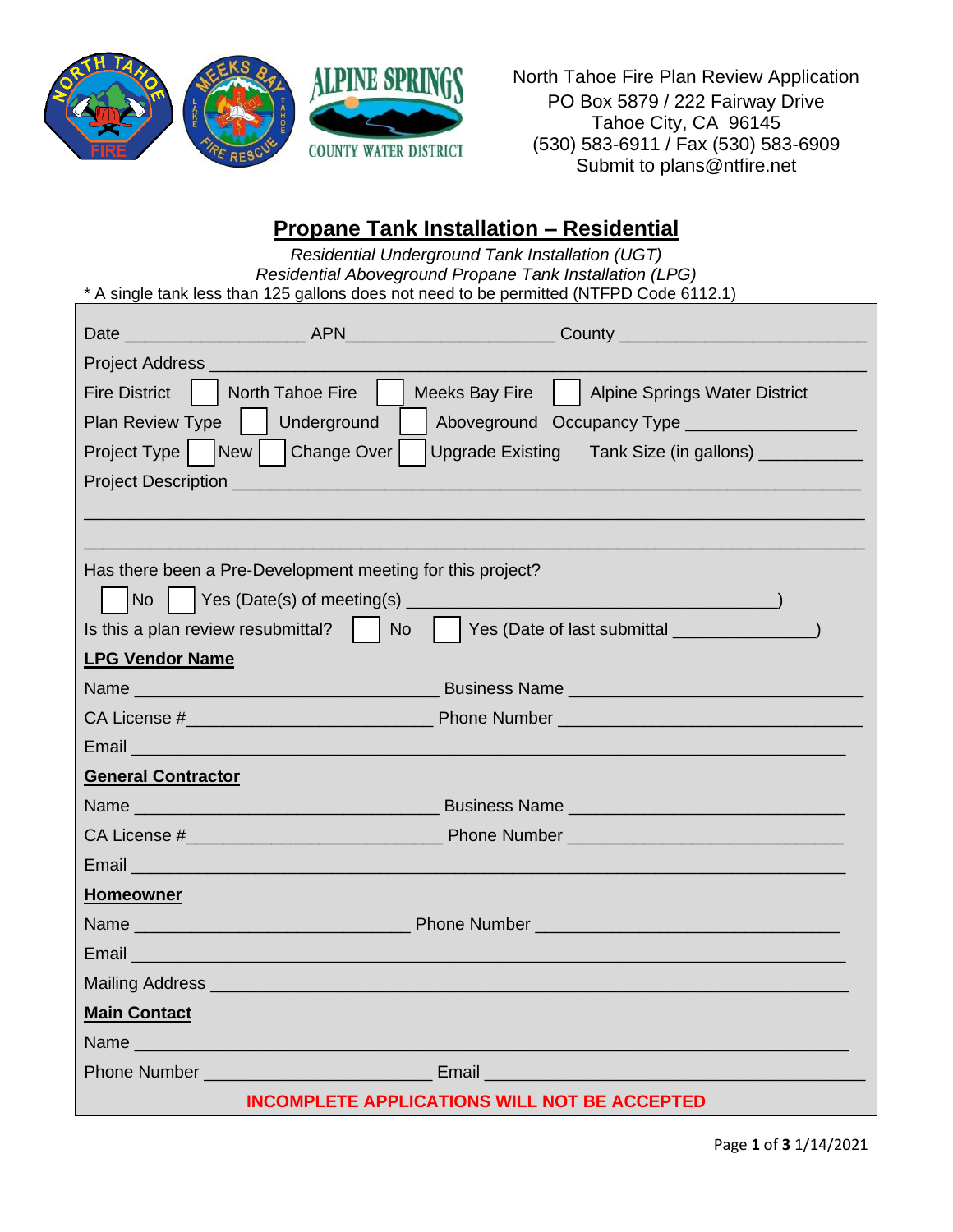| Review the statements below. Check the boxes once the statements have been reviewed.                                                                                                                                                                                                                                                                                        |  |  |  |  |  |
|-----------------------------------------------------------------------------------------------------------------------------------------------------------------------------------------------------------------------------------------------------------------------------------------------------------------------------------------------------------------------------|--|--|--|--|--|
| Plan review turnaround is 15-business days from the date plan review fees are paid. Do not contact<br>our office during the 15-business day review turnaround. Our staff will not respond to your inquiry.<br>Once your review is complete, our office will contact you via email.                                                                                          |  |  |  |  |  |
| Review the submittal requirements below. NTFPD is no longer able to approve plans with<br>conditions. If any of the requirements are missing, plans will not be approved and will be subject to<br>resubmittal fees. All resubmittals trigger a new 15-business day turnaround.                                                                                             |  |  |  |  |  |
| Proceed with this application if it is for one of the following:<br>Check the type that applies:                                                                                                                                                                                                                                                                            |  |  |  |  |  |
| One tank that is 125 gallons or greater, or                                                                                                                                                                                                                                                                                                                                 |  |  |  |  |  |
| Two tanks that are attached and combined are 125 gallons or greater                                                                                                                                                                                                                                                                                                         |  |  |  |  |  |
| Tanks less than 125 gallons do not need to be permitted (NTFPD Code 6112.1)                                                                                                                                                                                                                                                                                                 |  |  |  |  |  |
| <b>Propane Tank Installation Plan Review requires:</b>                                                                                                                                                                                                                                                                                                                      |  |  |  |  |  |
| A Plot Plan conforming to current ordinance regulations.                                                                                                                                                                                                                                                                                                                    |  |  |  |  |  |
| Applicable building codes and standards must be noted on the cover sheet, including the NTFPD or<br>MBFPD amended fire code.                                                                                                                                                                                                                                                |  |  |  |  |  |
| Plot plan must show distance from tank location to neighbor's property line and/or other structures.                                                                                                                                                                                                                                                                        |  |  |  |  |  |
| Plot plan must show location of the trench and the second stage regulator.                                                                                                                                                                                                                                                                                                  |  |  |  |  |  |
| Cut sheets for tank.                                                                                                                                                                                                                                                                                                                                                        |  |  |  |  |  |
| Cut sheets for pipe.                                                                                                                                                                                                                                                                                                                                                        |  |  |  |  |  |
| Cut sheets for regulator.                                                                                                                                                                                                                                                                                                                                                   |  |  |  |  |  |
| Type of fill sand/dirt.                                                                                                                                                                                                                                                                                                                                                     |  |  |  |  |  |
| Stake identification colors/location.                                                                                                                                                                                                                                                                                                                                       |  |  |  |  |  |
| Pre-Development Meeting Findings/Alternate Materials and Methods Request (If applicable).                                                                                                                                                                                                                                                                                   |  |  |  |  |  |
| I hereby acknowledge that I have read the Fire District's requirements above for plan review. Furthermore, I<br>acknowledge that if any of the requirements are not complied with, the plans/project will fail review and will<br>be subject to resubmittals and resubmittal fees. By signing below, I am verifying that I have met the<br>requirements for this submittal. |  |  |  |  |  |

Signature\_\_\_\_\_\_\_\_\_\_\_\_\_\_\_\_\_\_\_\_\_\_\_\_\_\_\_\_\_\_ Date \_\_\_\_\_\_\_\_\_\_\_\_\_\_\_\_\_\_\_\_\_\_

*Review section below after plan review is complete.*